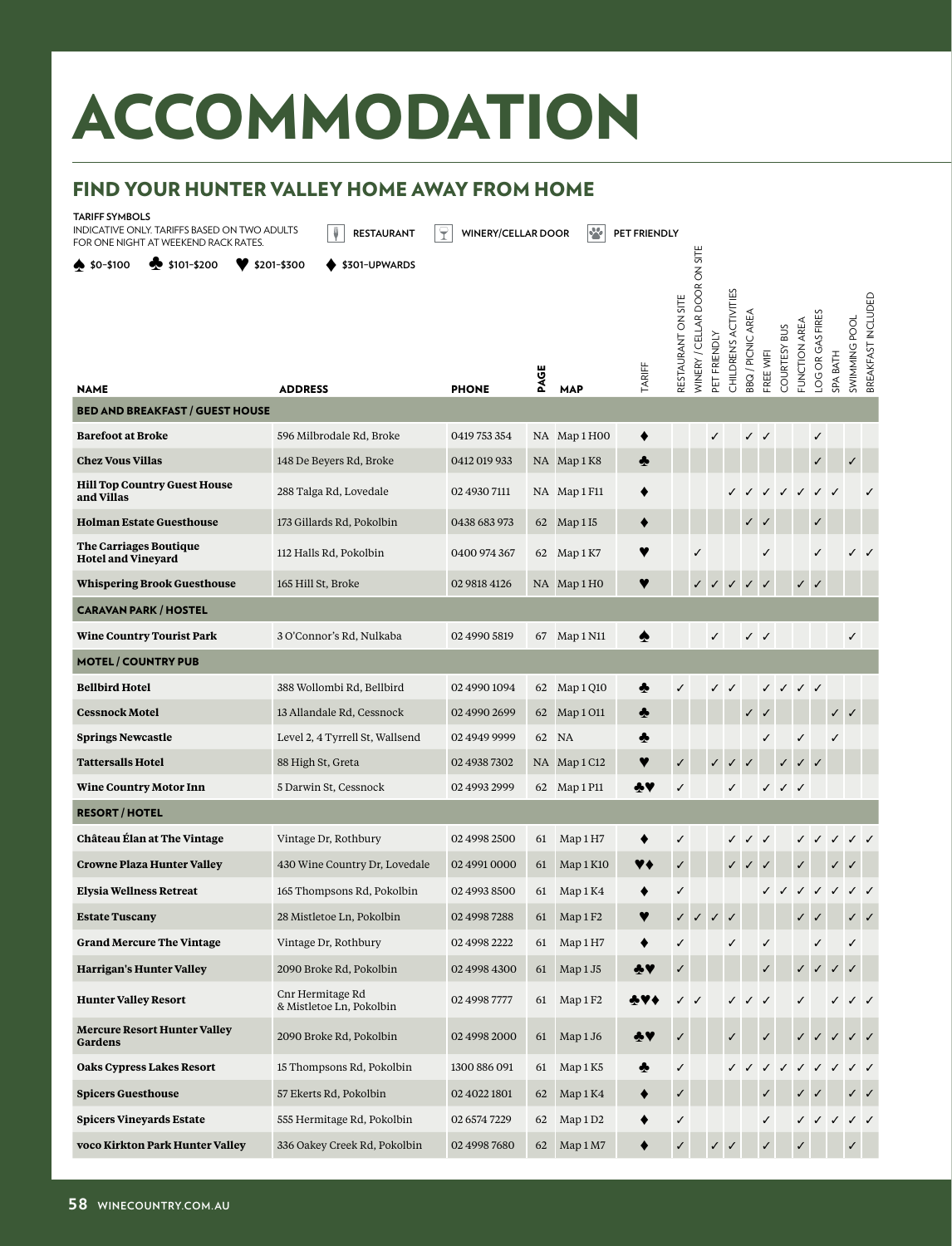|                                             |                                      |              | PAGE |                      | TARIFF | RESTAURANT ON SITE | <b>MINERY / CELLAR DOOR ON SITE</b> | PET FRIENDLY | CHILDREN'S ACTIVITIES | BBQ / PICNIC AREA | FREE WIFI    | COURTESY BUS | FUNCTION AREA | LOG OR GAS FIRES | <b>SPA BATH</b> | SWIMMING POOL | BREAKFAST INCLUDED |
|---------------------------------------------|--------------------------------------|--------------|------|----------------------|--------|--------------------|-------------------------------------|--------------|-----------------------|-------------------|--------------|--------------|---------------|------------------|-----------------|---------------|--------------------|
| <b>NAME</b><br><b>SELF CONTAINED</b>        | <b>ADDRESS</b>                       | <b>PHONE</b> |      | <b>MAP</b>           |        |                    |                                     |              |                       |                   |              |              |               |                  |                 |               |                    |
|                                             |                                      |              |      |                      |        |                    |                                     |              |                       |                   |              |              |               |                  |                 |               |                    |
| 27 Rows on Hermitage<br><b>Acacia House</b> | 763 Hermitage Rd, Pokolbin           | 0422 007 916 | NA   | Map 1 F <sub>2</sub> | Y      |                    | $\checkmark$                        |              |                       |                   |              |              |               | ✓                | $\checkmark$    |               | ✓                  |
|                                             | 10 Bowen St, Branxton                | 0477 010 010 | 63   | Map 1 B9             | Y      |                    |                                     |              | ✓                     | ✓                 | $\checkmark$ |              |               | ✓                | $\checkmark$    |               |                    |
| <b>Adina Vineyard &amp; Olive Grove</b>     | 492 Lovedale Rd, Lovedale            | 02 4930 7473 | 63   | Map 1 H11            | ♥      | ✓                  |                                     |              |                       |                   |              |              |               | ✓                | $\checkmark$    |               |                    |
| <b>Aldora Cottage</b>                       | 140 Mistletoe Ln, Pokolbin           | 0477 010 010 | NA   | Map 1 F1             |        |                    |                                     |              |                       |                   |              |              |               | ✓                |                 |               |                    |
| <b>Allawah Estate</b>                       | 724 Lovedale Rd, Lovedale            | 0477 010 010 | 63   | Map 1 H13            |        |                    |                                     |              |                       |                   |              |              |               | ✓                |                 | ✓             |                    |
| Arenridge                                   | 40 Rodd St, Broke                    | 0477 010 010 | NA   | Map 1 H <sub>0</sub> | Y      |                    |                                     |              |                       |                   | √            |              |               | ✓                |                 | ✓             |                    |
| <b>Belford Block Eight</b>                  | 65 Squire Cl, Belford                | 0466 775 674 | NA   | Map 1E5              |        |                    |                                     |              |                       |                   |              |              |               |                  |                 |               |                    |
| <b>Billabong Moon</b>                       | 393 Hermitage Rd, Pokolbin           | 0477 010 010 | 63   | Map 1D2              | ٠      |                    |                                     |              |                       |                   |              |              |               |                  |                 |               |                    |
| <b>Binbilla Vineyard Estate</b>             | 1297C Broke Rd, Broke                | 0477 010 010 | 63   | Map 1H1              |        |                    |                                     |              |                       |                   |              |              |               |                  |                 |               |                    |
| <b>Blue Cliff Retreat</b>                   | 15 Blue Cliff Rd, Pokolbin           | 0477 010 010 | NA   | Map 1 H <sub>2</sub> | ٠      |                    |                                     |              |                       | $\checkmark$      | $\checkmark$ |              |               |                  |                 | ✓             |                    |
| <b>Bluebush Estate</b>                      | 196 Wilderness Rd, Lovedale          | 02 4930 7177 | 63   | Map 1 G10            |        |                    |                                     |              |                       |                   |              |              |               | $\checkmark$     |                 | ✓             |                    |
| <b>Braydon House</b>                        | 261 Standen Dr, Lower Belford        | 0477 010 010 | NA   | Map 1A6              |        |                    |                                     |              |                       |                   | $\checkmark$ |              |               | ✓                |                 | √             |                    |
| <b>Broken View Estate</b>                   | 547 Old North Rd, Pokolbin           | 0400 112 341 | NA   | Map 1 F4             | ♥      |                    |                                     |              |                       |                   |              |              |               | $\checkmark$     |                 |               |                    |
| Casa La Vina                                | 657 McDonald's Rd, Pokolbin          | 0448 646 171 | 63   | Map 1I7              | ٠      |                    |                                     |              |                       | ✓                 | $\checkmark$ |              |               | ✓                |                 |               | ✓                  |
| <b>Cedar Creek Cottages</b>                 | 1840 Wollombi Rd, Cedar Creek        | 02 4998 1576 | 63   | Map 1R4              | ♥      |                    |                                     |              |                       |                   |              |              |               | $\checkmark$     | $\checkmark$    |               |                    |
| <b>Cedars Mount View</b>                    | 60 Mitchells Rd, Mount View          | 02 4990 9009 | 63   | Map 1 P6             | ٠      |                    |                                     |              |                       |                   | $\checkmark$ |              |               | ✓                | $\checkmark$    |               | ✓                  |
| <b>Cottages on Mount View</b>               | 1329 Mount View Rd, Mountview        | 02 4990 8989 | NA   | Map 1 Q6             |        |                    |                                     |              |                       |                   |              |              |               |                  |                 |               |                    |
| <b>Dalwood Country House</b>                | 267 Dalwood Rd, Leconfield           | 0477 010 010 | 64   | Map 1 B12            | Y      |                    |                                     |              | ✓                     | ✓                 |              |              |               | ✓                |                 | ✓             |                    |
| <b>Degen Estate</b>                         | 349 Deasys Rd, Pokolbin              | 0477 010 010 | 64   | Map 1 G5             | ٠      |                    | $\checkmark$                        |              |                       |                   |              |              |               |                  |                 |               |                    |
| Dolina                                      | 44 Talga Rd, Rothbury                | 0477 010 010 | NA   | Map 1 F12            |        |                    |                                     |              |                       | ✓                 | $\checkmark$ |              |               | ✓                |                 | ✓             |                    |
| <b>Emma's Cottage Vineyard</b>              | 438 Wilderness Rd, Lovedale          | 02 4998 7734 | 78   | Map 1 G10            | ♣      |                    | $\checkmark$                        |              |                       |                   |              |              | ✓             |                  |                 | $\checkmark$  |                    |
| <b>Englewood Ridge</b>                      | 65 Talga Rd, Lovedale                | 02 9487 6233 | NA   | Map 1 F12            |        |                    |                                     |              |                       |                   |              |              |               | ℐ                |                 | ✓             |                    |
| <b>Gabriel's Paddocks</b>                   | 463 Deasys Rd, Rothbury              | 0477 010 010 | 64   | Map 1 G7             |        |                    |                                     |              |                       |                   |              |              |               |                  |                 |               |                    |
| <b>Glenmore Country Estate</b>              | 150 Wills Hill Rd, Lovedale          | 02 4991 0900 | NA   | Map 1 I10            |        |                    |                                     |              |                       | ✓                 | $\checkmark$ |              |               |                  |                 |               |                    |
| <b>Greenacres at Pokolbin</b>               | 864 Old North Rd, Rothbury           | 0477 010 010 | 64   | Map 1 F8             | Y      |                    |                                     |              |                       |                   |              |              |               |                  |                 |               |                    |
| <b>Greystone Estate</b>                     | 617 Hermitage Rd, Pokolbin           | 0400 006 261 | 64   | Map 1 E2             |        |                    |                                     |              |                       |                   | $\checkmark$ |              |               |                  |                 | ✓             |                    |
| <b>Hillbrook Estate</b>                     | 209 Stanhope Rd, Elderslie           | 0477 010 010 | 64   | Map 1 A12            |        |                    |                                     |              |                       |                   |              |              |               |                  |                 | ✓             |                    |
| <b>Hollybrook Hunter Valley</b>             | 2269 Wollombi Rd,<br>Sweetmans Creek | 0411 968 873 | 64   | Map 1 S3             | ◆      |                    |                                     |              |                       |                   |              |              |               | ✓                |                 |               |                    |
| <b>Hunter Hideaway Cottages</b>             | 234 Tuckers Ln, North Rothbury       | 0438 619 899 |      | NA Map 1 D11         |        |                    |                                     |              |                       |                   |              |              |               |                  |                 |               |                    |